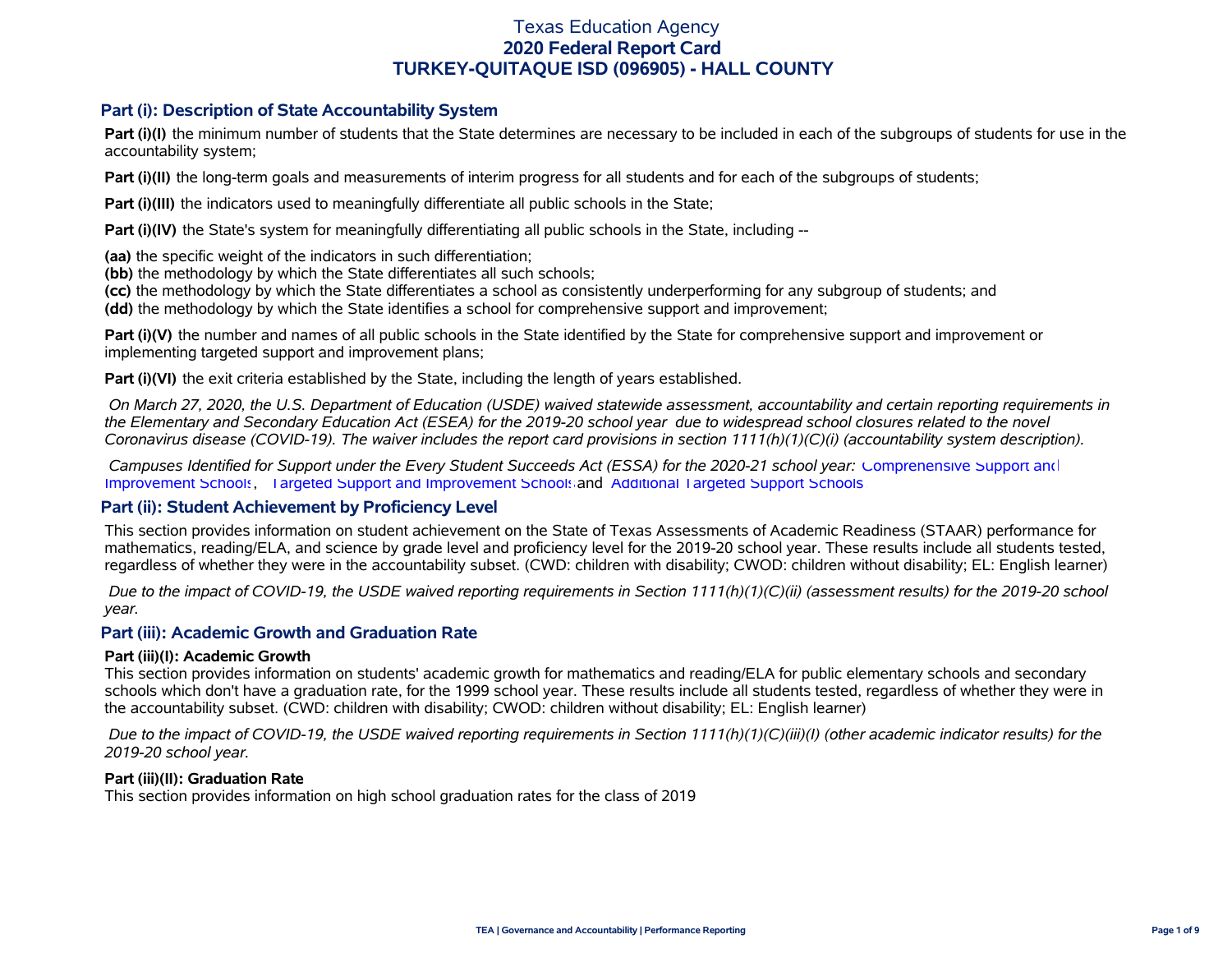|                                                                     | All    | <b>African</b><br><b>Students American Hispanic</b> |        | <b>White</b>  | <b>American</b><br>Indian | <b>Pacific</b><br>Asian Islander Races Disadv CWD EL $\diamond$ | <b>Two</b><br>or<br><b>More</b> | Econ       |  | <b>Homeless</b><br>$\Leftrightarrow$ | <b>Foster</b><br>Care<br>≺≻ |
|---------------------------------------------------------------------|--------|-----------------------------------------------------|--------|---------------|---------------------------|-----------------------------------------------------------------|---------------------------------|------------|--|--------------------------------------|-----------------------------|
| <b>Federal Graduation Rates</b>                                     |        |                                                     |        |               |                           |                                                                 |                                 |            |  |                                      |                             |
| 4-year Longitudinal Cohort Graduation Rate (Gr 9-12): Class of 2019 |        |                                                     |        |               |                           |                                                                 |                                 |            |  |                                      |                             |
| All Students                                                        | 100.0% |                                                     |        | 100.0% 100.0% |                           |                                                                 |                                 | $-100.0\%$ |  |                                      |                             |
| <b>CWD</b>                                                          |        |                                                     |        |               |                           |                                                                 |                                 |            |  |                                      |                             |
| <b>CWOD</b>                                                         | 100.0% |                                                     |        | 100.0% 100.0% |                           |                                                                 |                                 | $-100.0\%$ |  |                                      |                             |
| $EL \diamond$                                                       |        |                                                     |        |               |                           |                                                                 |                                 |            |  |                                      |                             |
| Male                                                                |        |                                                     |        | $\ast$        |                           |                                                                 |                                 |            |  |                                      | $\overline{\phantom{0}}$    |
| Female                                                              | 100.0% |                                                     | 100.0% | $\ast$        |                           |                                                                 |                                 | $-100.0\%$ |  |                                      |                             |

\* Indicates results are masked due to small numbers to protect student confidentiality.

- Indicates there are no students in the group.

 $\diamond$  Ever in grades 9-12.

### **Part (iv): English Language Proficiency**

This section provides information on the number and percentage of English learners achieving English language proficiency based on the 2020 Texas English Language Proficiency Assessment System (TELPAS) data. (EL: English learner)

 *Due to the impact of COVID-19, the USDE waived reporting requirements in Section 1111(h)(1)(C)(iv) (English language proficiency results) for the 2019-20 school year.*

### **Part (v): School Quality or Student Success (SQSS)**

This section provides information on school quality or student success, which is college, career and military readiness (CCMR) for high schools and average performance rate of the three STAAR performance levels of all students, regardless of whether they were in the accountability subset, for elementary and secondary schools without a graduation rate. (CWD: children with disability; EL: English learner)

 *Due to the impact of COVID-19, the USDE waived reporting requirements in Section 1111(h)(1)(C)(v) (school quality or student success indicator results) for the 2019-20 school year for elementary schools and secondary schools without a graduation rate. For secondary schools with CCMR (college, career, and military readiness) data, the results are reported.*

|                                                                      | All  | <b>African</b><br>Students American Hispanic White |      |      | <b>American</b><br>Indian |                          | <b>Pacific</b><br><b>Asian Islander Races Disady CWD</b> | <b>Two</b><br><b>More</b> | Econ |   | EL                       |
|----------------------------------------------------------------------|------|----------------------------------------------------|------|------|---------------------------|--------------------------|----------------------------------------------------------|---------------------------|------|---|--------------------------|
| School Quality (College, Career, and Military Readiness Performance) |      |                                                    |      |      |                           |                          |                                                          |                           |      |   |                          |
| %Students meeting CCMR                                               | 100% | $\overline{\phantom{a}}$                           | 100% | 100% |                           | $\overline{\phantom{a}}$ |                                                          | $\overline{\phantom{0}}$  | 100% | - | $\overline{\phantom{0}}$ |

\* Indicates results are masked due to small numbers to protect student confidentiality.

- Indicates there are no students in the group.

### **Part (vi): Goal Meeting Status**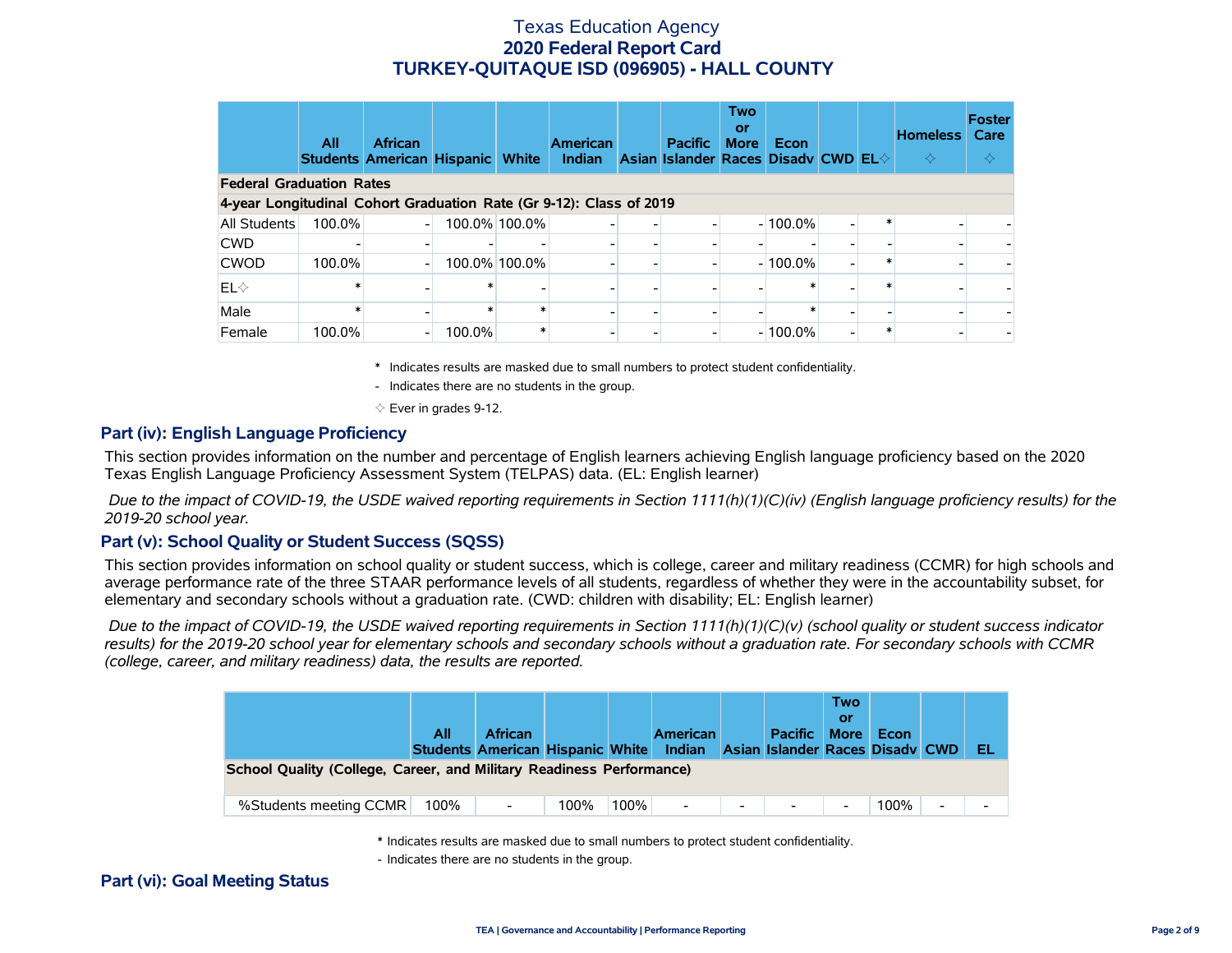This section provides information on the progress of all students and each student group toward meeting the long-term goals or interim objectives on STAAR academic performance, federal graduation rate, and English learners' language proficiency. (CWD: children with disability; EL: English learner)

 *Due to the impact of COVID-19, the USDE waived reporting requirements in Section 1111(h)(1)(C)(vi) (progress toward meeting long-term goals and measurements of interim progress) for the 2019-20 school year.*

## **Part (vii): STAAR Participation**

This section provides the percentage of students assessed and not assessed on STAAR for mathematics, reading/ELA, and science. (CWD: children with disability; CWOD: children without disability; EL: English learner)

 *Due to the impact of COVID-19, the USDE waived reporting requirements in Section 1111(h)(1)(C)(vii) (percentage of students assessed and not assessed) for the 2019-20 school year.*

## **Part (viii): Civil Rights Data**

**Part (viii)(I)** This section provides information from the 2017-18 CRDC surveys, submitted by school districts to the Office for Civil Rights on measures of school quality, climate, and safety, including counts of in-school suspensions, out-of-school suspensions, expulsions, school related arrests, referrals to law enforcement, chronic absenteeism (including both excused and unexcused absences), incidences of violence, including bullying and harassment. (EL: English learner)

|                                      |        | <b>Total</b>            | <b>African</b> |   |                | <b>Indian</b><br>or<br><b>Alaska</b> |             | <b>Pacific</b> | <b>Two</b><br><b>or</b><br><b>More</b> |              | <b>Students</b><br>with                                                      | <b>Students</b><br>with<br><b>Disabilities</b><br>(Section |
|--------------------------------------|--------|-------------------------|----------------|---|----------------|--------------------------------------|-------------|----------------|----------------------------------------|--------------|------------------------------------------------------------------------------|------------------------------------------------------------|
|                                      |        |                         |                |   |                |                                      |             |                |                                        |              | students American Hispanic White Native Asian Islander Races EL Disabilities | 504)                                                       |
| <b>Students Without Disabilities</b> |        |                         |                |   |                |                                      |             |                |                                        |              |                                                                              |                                                            |
| <b>In-School Suspensions</b>         |        |                         |                |   |                |                                      |             |                |                                        |              |                                                                              |                                                            |
|                                      | Male   | 3                       | 0              | 1 | $\overline{2}$ | 0                                    | $\mathbf 0$ | 0              | $\pmb{0}$                              | $\mathbf 0$  |                                                                              |                                                            |
|                                      | Female | 0                       | 0              | 0 | 0              | $\overline{0}$                       | $\mathbf 0$ | 0              | 0                                      | 0            |                                                                              |                                                            |
|                                      | Total  | $\overline{\mathbf{3}}$ | $\mathsf 0$    | 1 | $\overline{2}$ | 0                                    | $\mathbf 0$ | $\mathsf 0$    | 0                                      | 0            |                                                                              |                                                            |
| <b>Out-of-School Suspensions</b>     |        |                         |                |   |                |                                      |             |                |                                        |              |                                                                              |                                                            |
|                                      | Male   | 0                       | 0              | 0 | $\overline{0}$ | $\overline{0}$                       | $\pmb{0}$   | 0              | $\mathbf 0$                            | $\mathbf 0$  |                                                                              |                                                            |
|                                      | Female | 0                       | 0              | 0 | 0              | 0                                    | $\mathbf 0$ | $\mathbf 0$    | 0                                      | 0            |                                                                              |                                                            |
|                                      | Total  | 0                       | 0              | 0 | 0              | 0                                    | $\mathbf 0$ | $\mathsf 0$    | 0                                      | $\mathbf 0$  |                                                                              |                                                            |
| <b>Expulsions</b>                    |        |                         |                |   |                |                                      |             |                |                                        |              |                                                                              |                                                            |
| <b>With Educational Services</b>     | Male   | $\overline{0}$          | 0              | 0 | $\overline{0}$ | $\overline{0}$                       | $\mathbf 0$ | 0              | $\pmb{0}$                              | $\mathbf 0$  |                                                                              |                                                            |
|                                      | Female | 0                       | 0              | 0 | 0              | 0                                    | $\mathbf 0$ | $\pmb{0}$      | 0                                      | 0            |                                                                              |                                                            |
|                                      | Total  | $\overline{0}$          | 0              | 0 | 0              | 0                                    | 0           | 0              | 0                                      | $\mathbf{0}$ |                                                                              |                                                            |
| <b>Without Educational Services</b>  | Male   | $\overline{0}$          | 0              | 0 | 0              | 0                                    | 0           | 0              | 0                                      | $\mathbf{0}$ |                                                                              |                                                            |
|                                      | Female | $\overline{0}$          | 0              | 0 | 0              | 0                                    | $\mathbf 0$ | $\pmb{0}$      | 0                                      | 0            |                                                                              |                                                            |
|                                      | Total  | $\overline{0}$          | 0              | 0 | $\Omega$       | 0                                    | 0           | $\Omega$       | 0                                      | $\mathbf{0}$ |                                                                              |                                                            |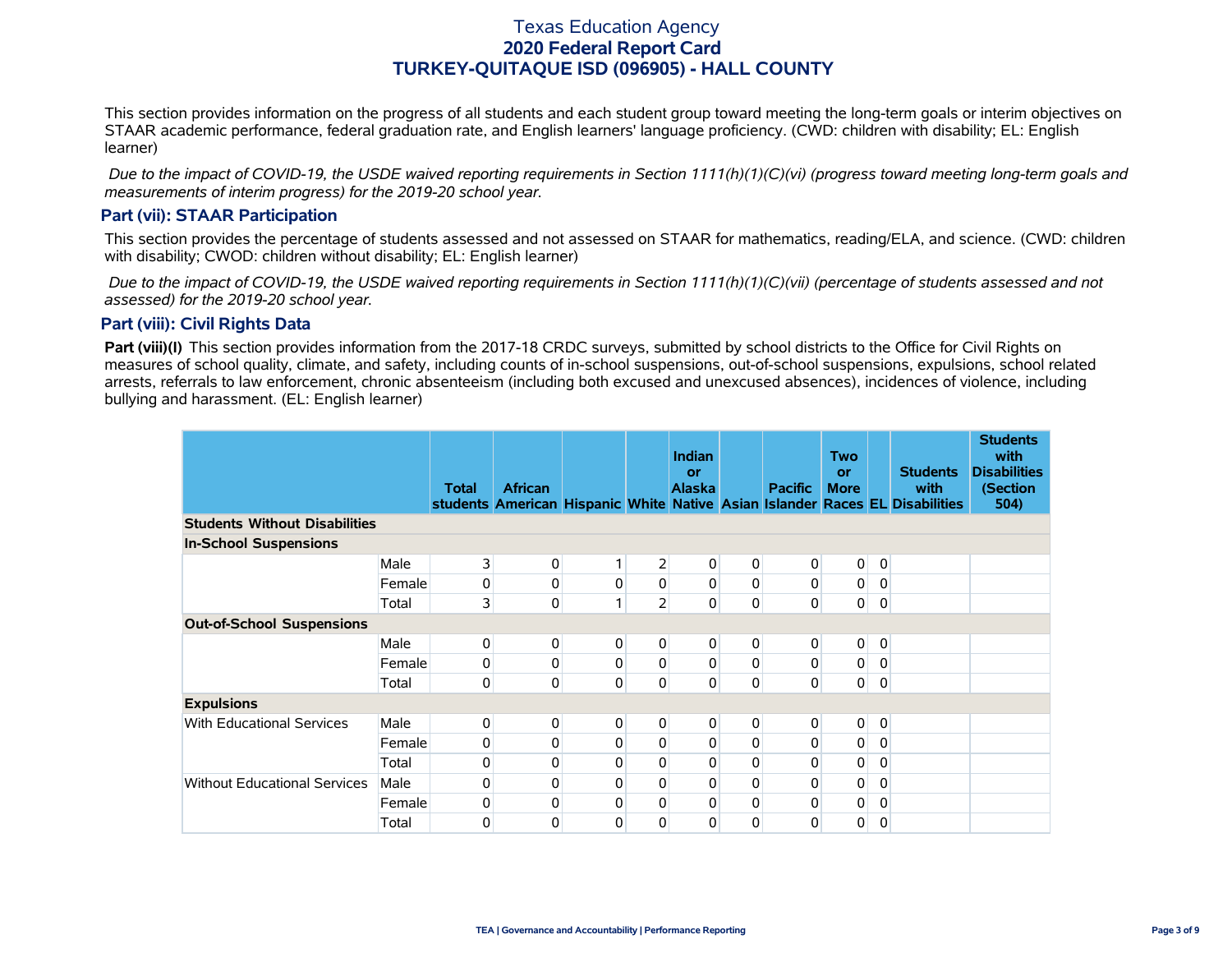|                                     |        |                |                |                |                | Indian              |             |                | <b>Two</b>               |                |                                                                              | <b>Students</b><br>with         |
|-------------------------------------|--------|----------------|----------------|----------------|----------------|---------------------|-------------|----------------|--------------------------|----------------|------------------------------------------------------------------------------|---------------------------------|
|                                     |        | <b>Total</b>   | <b>African</b> |                |                | or<br><b>Alaska</b> |             | <b>Pacific</b> | <b>or</b><br><b>More</b> |                | <b>Students</b><br>with                                                      | <b>Disabilities</b><br>(Section |
|                                     |        |                |                |                |                |                     |             |                |                          |                | students American Hispanic White Native Asian Islander Races EL Disabilities | 504)                            |
| Under Zero Tolerance Policies Male  |        | 0              | 0              | 0              | $\mathbf 0$    | 0                   | 0           | 0              | $\overline{0}$           | $\mathbf 0$    |                                                                              |                                 |
|                                     | Female | $\mathbf 0$    | 0              | $\mathbf 0$    | $\pmb{0}$      | $\overline{0}$      | $\mathsf 0$ | 0              | 0                        | $\pmb{0}$      |                                                                              |                                 |
|                                     | Total  | $\overline{0}$ | $\mathbf{0}$   | 0              | 0              | $\Omega$            | $\mathbf 0$ | $\Omega$       | $\overline{0}$           | $\mathbf 0$    |                                                                              |                                 |
| <b>School-Related Arrests</b>       |        |                |                |                |                |                     |             |                |                          |                |                                                                              |                                 |
|                                     | Male   | $\overline{0}$ | $\mathbf 0$    | $\mathbf{0}$   | $\mathbf 0$    | $\overline{0}$      | $\mathbf 0$ | $\mathbf 0$    | 0                        | $\mathbf 0$    |                                                                              |                                 |
|                                     | Female | $\mathbf 0$    | 0              | 0              | $\mathbf 0$    | $\overline{0}$      | $\mathbf 0$ | $\mathbf 0$    | $\overline{0}$           | $\pmb{0}$      |                                                                              |                                 |
|                                     | Total  | $\overline{0}$ | $\overline{0}$ | $\Omega$       | $\Omega$       | $\overline{0}$      | $\mathbf 0$ | $\mathbf 0$    | $\overline{0}$           | $\mathbf 0$    |                                                                              |                                 |
| <b>Referrals to Law Enforcement</b> |        |                |                |                |                |                     |             |                |                          |                |                                                                              |                                 |
|                                     | Male   | $\overline{0}$ | $\overline{0}$ | $\mathbf{0}$   | 0              | $\overline{0}$      | 0           | 0              | $\overline{0}$           | $\mathbf 0$    |                                                                              |                                 |
|                                     | Female | $\overline{0}$ | $\mathbf{0}$   | $\mathbf{0}$   | 0              | $\overline{0}$      | 0           | 0              | 0                        | 0              |                                                                              |                                 |
|                                     | Total  | $\overline{0}$ | $\mathbf 0$    | 0              | $\mathbf{0}$   | $\mathbf{0}$        | $\mathbf 0$ | $\mathbf 0$    | $\overline{0}$           | $\mathbf 0$    |                                                                              |                                 |
| <b>Students With Disabilities</b>   |        |                |                |                |                |                     |             |                |                          |                |                                                                              |                                 |
| <b>In-School Suspensions</b>        |        |                |                |                |                |                     |             |                |                          |                |                                                                              |                                 |
|                                     | Male   | $\overline{2}$ | 0              | $\overline{2}$ | 0              | $\overline{0}$      | 0           | 0              | 0                        | $\overline{0}$ |                                                                              | 0                               |
|                                     | Female | $\mathbf 0$    | $\mathbf{0}$   | 0              | $\mathbf 0$    | $\overline{0}$      | $\mathbf 0$ | $\mathbf 0$    | $\overline{0}$           | $\mathbf 0$    |                                                                              | 0                               |
|                                     | Total  | $\overline{2}$ | $\mathbf{0}$   | $\overline{2}$ | 0              | $\overline{0}$      | 0           | $\mathbf 0$    | $\overline{0}$           | $\mathbf 0$    |                                                                              | 0                               |
| <b>Out-of-School Suspensions</b>    |        |                |                |                |                |                     |             |                |                          |                |                                                                              |                                 |
|                                     | Male   | $\overline{0}$ | $\overline{0}$ | $\overline{0}$ | $\overline{0}$ | $\overline{0}$      | 0           | $\overline{0}$ | $\overline{0}$           | $\mathbf 0$    |                                                                              | 0                               |
|                                     | Female | $\overline{0}$ | $\mathbf{0}$   | $\mathbf{0}$   | $\overline{0}$ | $\overline{0}$      | $\mathbf 0$ | 0              | $\overline{0}$           | $\mathbf 0$    |                                                                              | 0                               |
|                                     | Total  | $\overline{0}$ | $\mathbf{0}$   | 0              | $\mathbf 0$    | $\overline{0}$      | $\mathbf 0$ | $\mathbf 0$    | 0                        | $\pmb{0}$      |                                                                              | 0                               |
| <b>Expulsions</b>                   |        |                |                |                |                |                     |             |                |                          |                |                                                                              |                                 |
| <b>With Educational Services</b>    | Male   | $\overline{0}$ | $\mathbf{0}$   | $\mathbf{0}$   | 0              | $\overline{0}$      | 0           | 0              | 0                        | 0              |                                                                              | 0                               |
|                                     | Female | $\overline{0}$ | $\mathbf{0}$   | 0              | $\Omega$       | $\Omega$            | $\mathbf 0$ | $\mathbf 0$    | 0                        | $\mathbf 0$    |                                                                              | 0                               |
|                                     | Total  | $\overline{0}$ | $\mathbf{0}$   | 0              | $\mathbf 0$    | $\overline{0}$      | $\mathbf 0$ | $\mathbf 0$    | 0                        | $\mathbf 0$    |                                                                              | 0                               |
| <b>Without Educational Services</b> | Male   | $\overline{0}$ | $\mathbf{0}$   | 0              | $\mathbf 0$    | $\mathbf 0$         | 0           | $\mathbf 0$    | 0                        | $\mathbf 0$    |                                                                              | 0                               |
|                                     | Female | 0              | 0              | 0              | 0              | $\mathbf 0$         | $\mathbf 0$ | $\mathbf 0$    | 0                        | $\mathbf 0$    |                                                                              | 0                               |
|                                     | Total  | $\mathbf 0$    | 0              | 0              | 0              | $\Omega$            | $\mathbf 0$ | $\mathbf 0$    | 0                        | $\mathbf 0$    |                                                                              | 0                               |
| Under Zero Tolerance Policies Male  |        | $\mathbf 0$    | 0              | 0              | 0              | $\mathbf 0$         | 0           | $\mathbf 0$    | 0                        | $\mathbf 0$    |                                                                              | 0                               |
|                                     | Female | 0              | 0              | $\mathbf 0$    | 0              | $\mathbf 0$         | 0           | $\mathbf 0$    | 0                        | $\mathbf 0$    |                                                                              | 0                               |
|                                     | Total  | $\overline{0}$ | $\mathbf{0}$   | $\Omega$       | $\Omega$       | $\Omega$            | 0           | $\mathbf 0$    | $\overline{0}$           | $\mathbf 0$    |                                                                              | 0                               |
| <b>School-Related Arrests</b>       |        |                |                |                |                |                     |             |                |                          |                |                                                                              |                                 |
|                                     | Male   | $\mathbf 0$    | $\overline{0}$ | 0              | $\overline{0}$ | $\overline{0}$      | 0           | 0              | $\overline{0}$           | $\overline{0}$ |                                                                              | 0                               |
|                                     | Female | $\mathbf 0$    | $\mathbf{0}$   | 0              | 0              | $\Omega$            | $\mathbf 0$ | $\mathbf 0$    | 0                        | $\mathbf 0$    |                                                                              | 0                               |
|                                     | Total  | 0              | 0              | 0              | 0              | $\Omega$            | 0           | $\mathbf 0$    | 0                        | $\mathbf 0$    |                                                                              | 0                               |
| <b>Referrals to Law Enforcement</b> |        |                |                |                |                |                     |             |                |                          |                |                                                                              |                                 |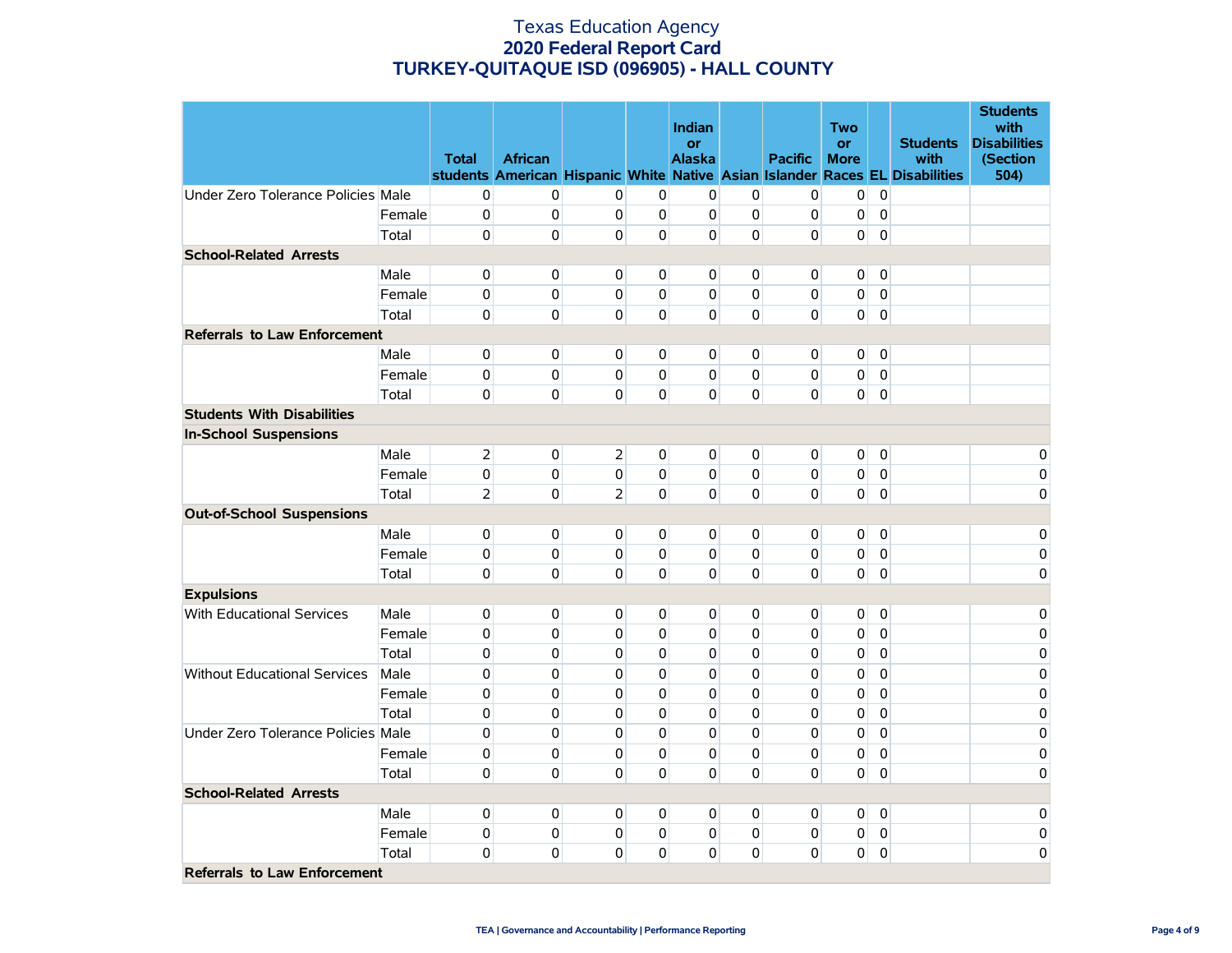|                            |        | <b>Total</b> | <b>African</b> |   |    | Indian<br>or<br><b>Alaska</b> |   | <b>Pacific</b> | <b>Two</b><br>or<br><b>More</b> |              | <b>Students</b><br>with<br>students American Hispanic White Native Asian Islander Races EL Disabilities | <b>Students</b><br>with<br><b>Disabilities</b><br>(Section<br>504) |
|----------------------------|--------|--------------|----------------|---|----|-------------------------------|---|----------------|---------------------------------|--------------|---------------------------------------------------------------------------------------------------------|--------------------------------------------------------------------|
|                            | Male   | 0            | 0              | 0 |    | 0                             | 0 | $\Omega$       | $\overline{0}$                  | 0            |                                                                                                         | 0                                                                  |
|                            | Female | 0            | 0              |   |    | 0                             | 0 | 0              | 0                               | $\mathbf{0}$ |                                                                                                         | 0                                                                  |
|                            | Total  | 0            | 0              |   | 0  | 0                             | 0 | 0              | $\overline{0}$                  | 0            |                                                                                                         | 0                                                                  |
| <b>All Students</b>        |        |              |                |   |    |                               |   |                |                                 |              |                                                                                                         |                                                                    |
| <b>Chronic Absenteeism</b> |        |              |                |   |    |                               |   |                |                                 |              |                                                                                                         |                                                                    |
|                            | Male   | 12           |                | 4 |    |                               |   |                |                                 |              |                                                                                                         |                                                                    |
|                            | Female | 8            |                | ٦ |    |                               |   |                |                                 |              |                                                                                                         | $\overline{\phantom{a}}$                                           |
|                            | Total  | 20           |                |   | 11 |                               |   |                |                                 |              |                                                                                                         | $\overline{\phantom{a}}$                                           |

| 0 |
|---|
|   |

Part (viii)(II) This section provides information from the 2017-18 CRDC surveys, submitted by school districts to the Office for Civil Rights, on the number of students enrolled in preschool programs and accelerated coursework to earn postsecondary credit while still in high school.

**Total**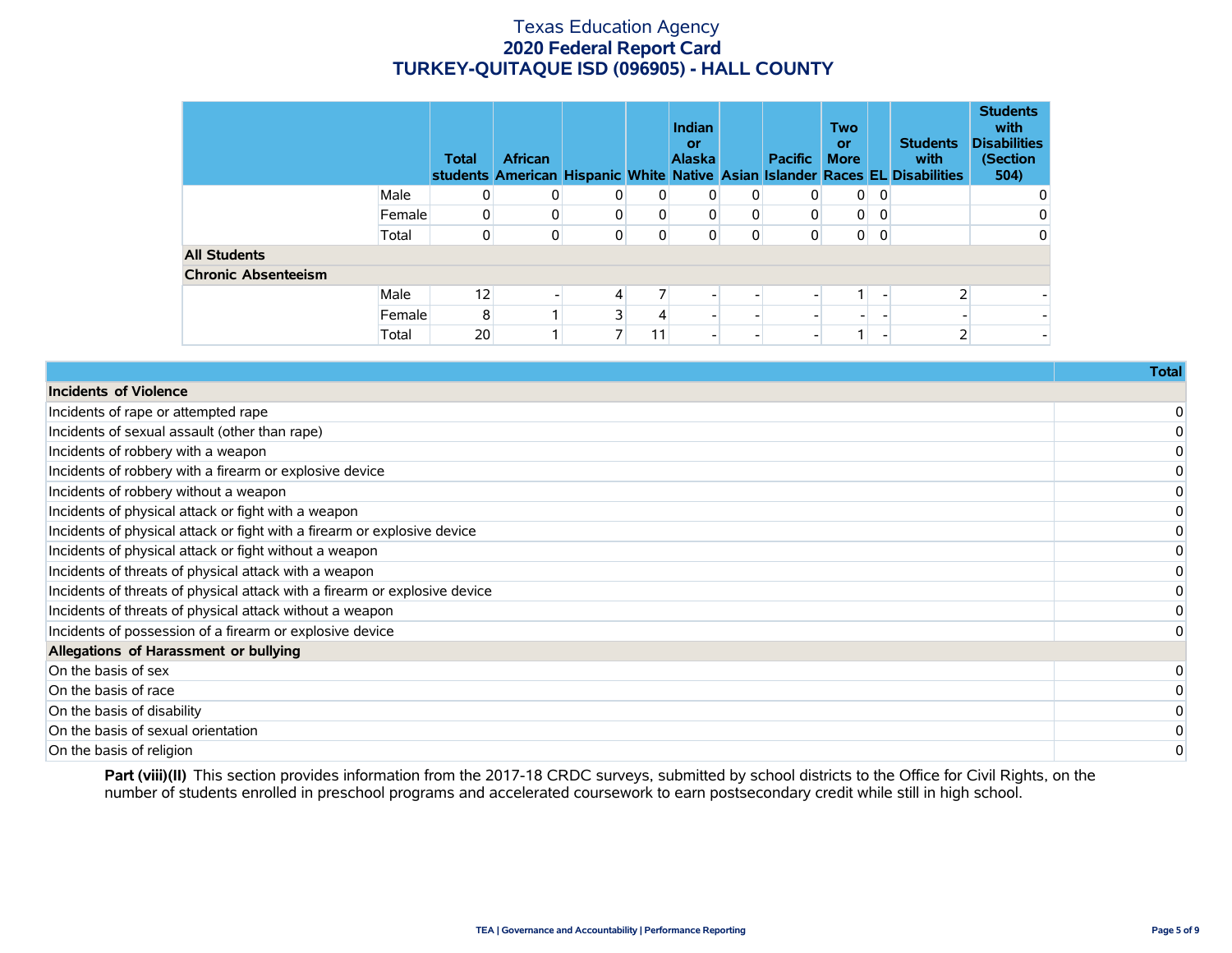|                                           |        | <b>Total</b> | <b>African</b> |                |    | <b>Indian</b><br>or<br><b>Alaska</b> |   | <b>Pacific</b> | Two<br>or<br><b>More</b> |   | <b>Students</b><br>with<br>students American Hispanic White Native Asian Islander Races EL Disabilities |
|-------------------------------------------|--------|--------------|----------------|----------------|----|--------------------------------------|---|----------------|--------------------------|---|---------------------------------------------------------------------------------------------------------|
| <b>Preschool Programs</b>                 |        |              |                |                |    |                                      |   |                |                          |   |                                                                                                         |
|                                           | Male   |              | 0              | $\overline{2}$ | 2  | 0                                    | 0 | 0              | $\overline{0}$           | 0 |                                                                                                         |
|                                           | Female | 4            | 0              | $\overline{2}$ |    | 0                                    | 0 | 0              | $\overline{0}$           |   | 0                                                                                                       |
|                                           | Total  | 8            | 0              | 4              | 4  | 0                                    | 0 | 0              | $\mathbf{0}$             |   | 2                                                                                                       |
| <b>Accelerated Coursework</b>             |        |              |                |                |    |                                      |   |                |                          |   |                                                                                                         |
| <b>Advanced Placement Courses</b>         | Male   |              |                |                |    |                                      |   |                |                          |   |                                                                                                         |
|                                           | Female |              |                |                |    |                                      |   |                |                          |   |                                                                                                         |
|                                           | Total  |              |                |                |    |                                      |   |                |                          |   |                                                                                                         |
| International Baccalaureate Courses       | Male   |              |                |                |    |                                      |   |                |                          |   |                                                                                                         |
|                                           | Female |              |                |                |    |                                      |   |                |                          |   |                                                                                                         |
|                                           | Total  |              |                |                |    |                                      |   |                |                          |   |                                                                                                         |
| Dual Enrollment/Dual Credit Programs Male |        | 10           | $\mathbf{0}$   | 3              |    | 0                                    | 0 | $\Omega$       | $\overline{0}$           | 0 | 0                                                                                                       |
|                                           | Female | 9            | O              | 4              |    | 0                                    | 0 | 0              | 0                        | 0 | 0                                                                                                       |
|                                           | Total  | 19           | 0              | 7              | 12 | $\Omega$                             | 0 |                | 0                        | 0 | 0                                                                                                       |

- Indicates there are no data available in the group.

-3 Indicates skip logic failure.

-8 Indicates EDFacts missing data.

-9 Indicates not applicable / skipped.

-11 Indicates suppressed data.

Blank cell indicates the student group is not applicable to this report.

### **Part (ix): Teacher Quality Data**

This section provides information on the professional qualifications of teachers, including information disaggregated by high- and low-poverty schools on the number and percentage of (I) inexperienced teacher, principals, and other school leaders; (II) teachers teaching with emergency or provisional credentials; and (III) teachers who are not teaching in the subject or field for which the teacher is certified or licensed.

|                                                                                                        | <b>All School</b>                            |       | <b>High-Poverty</b><br><b>Schools</b> |  | <b>Low-Poverty</b><br><b>Schools</b> |  |
|--------------------------------------------------------------------------------------------------------|----------------------------------------------|-------|---------------------------------------|--|--------------------------------------|--|
|                                                                                                        | Number Percent Number Percent Number Percent |       |                                       |  |                                      |  |
| Inexperienced Teachers, Principals, and Other School Leaders                                           | 0.0                                          |       |                                       |  |                                      |  |
| Teachers Teaching with Emergency or Provisional Credentials                                            | 0.0                                          |       |                                       |  |                                      |  |
| Teacher Who Are Not Teaching in the Subject or Field for Which<br>the Teacher is Certified or Licensed | 4.31                                         | 19.5% |                                       |  |                                      |  |

- Indicates there are no data available in the group.

Blank cell indicates there are no data available in the group.

## **Part (x): Per-pupil Expenditure**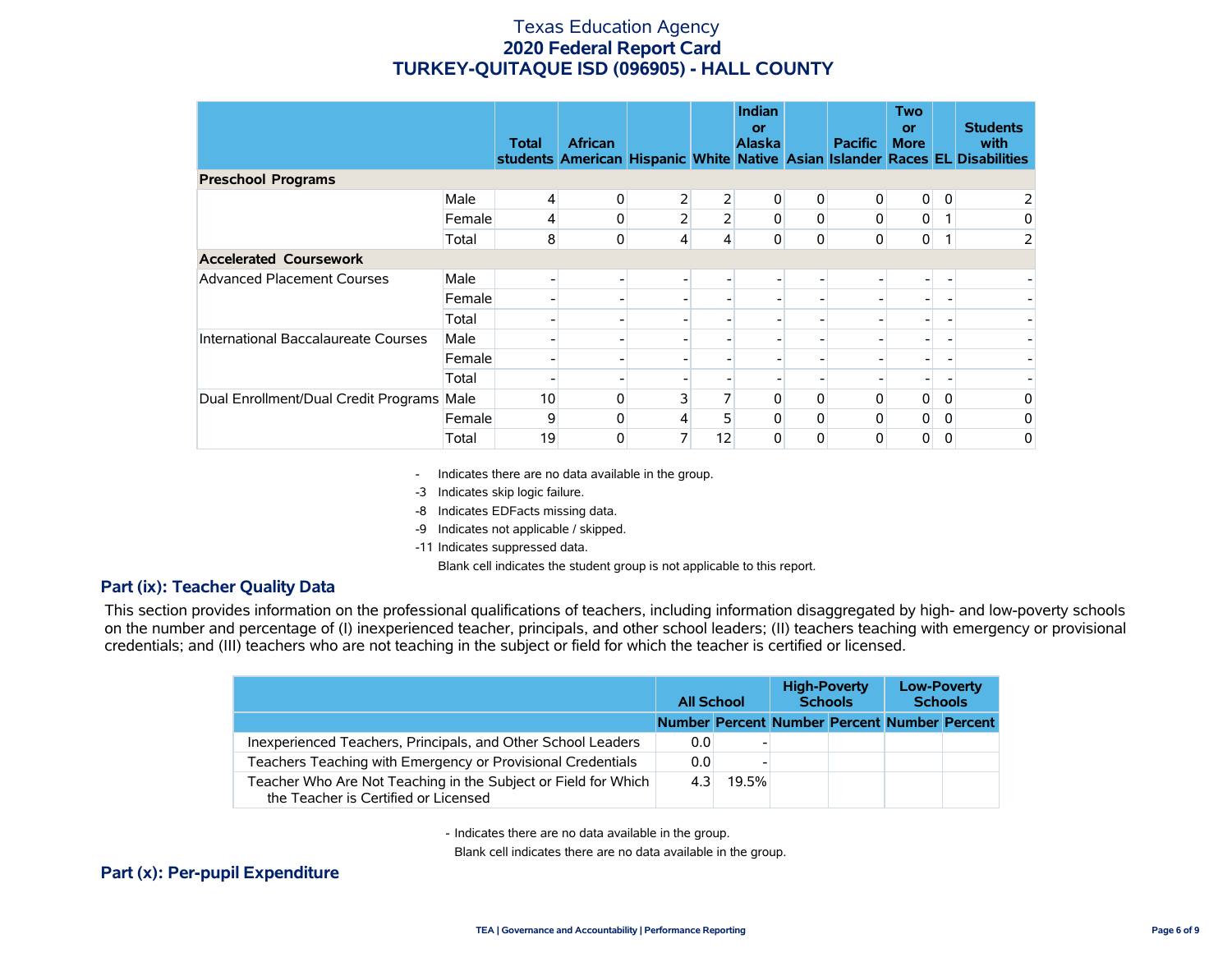This section provides information on the per-pupil expenditures of federal, state, and local funds, including actual personnel expenditures and actual non-personnel expenditures, disaggregated by source of funds, for each school district and campus for the 2019-20 fiscal year.

|                                                      |                   | <b>State &amp; Local</b><br>and Federal | <b>State &amp; Local</b> |                                                |                        | Federal                |                                                 |                         |
|------------------------------------------------------|-------------------|-----------------------------------------|--------------------------|------------------------------------------------|------------------------|------------------------|-------------------------------------------------|-------------------------|
|                                                      | <b>Enrollment</b> | Total (\$)                              | <b>Site</b><br>$($ \$    | <b>District</b><br><b>Allocation</b><br>$($ \$ | <b>Total</b><br>$($ \$ | <b>Site</b><br>$($ \$) | <b>District</b><br><b>Allocation</b><br>$($ \$) | <b>Total</b><br>$($ \$) |
| Business/central/other support services              |                   | 513                                     | 42                       | 472                                            | 513                    |                        |                                                 |                         |
| Food services                                        |                   | 535                                     |                          |                                                |                        | 535                    |                                                 | 535                     |
| Instruction                                          |                   | 8,176 7,057                             |                          | 175                                            | 7.232                  | 944                    |                                                 | 944                     |
| Support services, general administration             |                   | 676                                     |                          | 676                                            | 676                    |                        |                                                 |                         |
| Support services, instructional staff                |                   |                                         |                          |                                                | 4                      |                        |                                                 |                         |
| Support services, operation and maintenance of plant |                   | 1,536 1,494                             |                          |                                                | 1.494                  | 42                     |                                                 | 42                      |
| Support services, pupils                             |                   | 14                                      | 14                       |                                                | 14                     |                        |                                                 |                         |
| Support services, school administration              |                   | 543                                     | 543                      |                                                | 543                    |                        |                                                 |                         |
| Support services, student transportation             |                   | 573                                     | 573                      |                                                | 573                    |                        |                                                 |                         |
| <b>Total</b>                                         | 200               | 12,569 9,726                            |                          |                                                | 1,322 11,048 1,521     |                        |                                                 | 1,521                   |

Blank cell indicates there are no data available in the group.

Due to rounding, numbers may not add up precisely to the totals.

## **Part (xi): STAAR Alternate 2 Participation**

This section provides information on the number and percentage of students with the most significant cognitive disabilities who take STAAR Alternate 2, by grade and subject for the 2019-20 school year.

 *Due to the impact of COVID-19, the USDE waived reporting requirements in Section 1111(h)(1)(C)(xi) (number and percentage of students with the most significant cognitive disabilities taking an alternate assessment) for the 2019-20 school year.*

## **Part (xii): Statewide National Assessment of Educational Progress (NAEP)**

This section provides results on the state academic assessments in reading and mathematics in grades 4 and 8 of the 2019 National Assessment of Educational Progress, compared to the national average of such results.

|       |                 | <b>State Level: 2019 Percentages at NAEP Achievement Levels</b> |                                      |                 |                                            |    |                     |    |                                       |           |
|-------|-----------------|-----------------------------------------------------------------|--------------------------------------|-----------------|--------------------------------------------|----|---------------------|----|---------------------------------------|-----------|
|       |                 |                                                                 | $\%$<br><b>Below</b><br><b>Basic</b> |                 | %<br>At or<br><b>Above</b><br><b>Basic</b> |    | %<br>At or<br>Above |    | %<br>At<br><b>Proficient Advanced</b> |           |
| Grade | <b>Subject</b>  | <b>Student Group</b>                                            |                                      |                 | <b>TX US TX US</b>                         |    | <b>TX</b>           | US | ТΧ                                    | <b>US</b> |
|       | Grade 4 Reading | Overall                                                         | 39.                                  | -34             | 61                                         | 66 | 30                  | 35 |                                       | 9         |
|       |                 | <b>Black</b>                                                    | 52                                   | 52 <sub>1</sub> | 48                                         | 48 | 16                  | 18 | 2                                     | 3         |
|       |                 | Hispanic                                                        | 48                                   | 45              | 52                                         | 55 | 21                  | 23 | 3                                     | 4         |
|       |                 | White                                                           | 22                                   | 23              | 78                                         | 77 | 48                  | 45 | 12                                    | 12        |
|       |                 | American Indian                                                 | *                                    | 50              | $\ast$                                     | 50 | $\ast$              | 19 | $\ast$                                | 3         |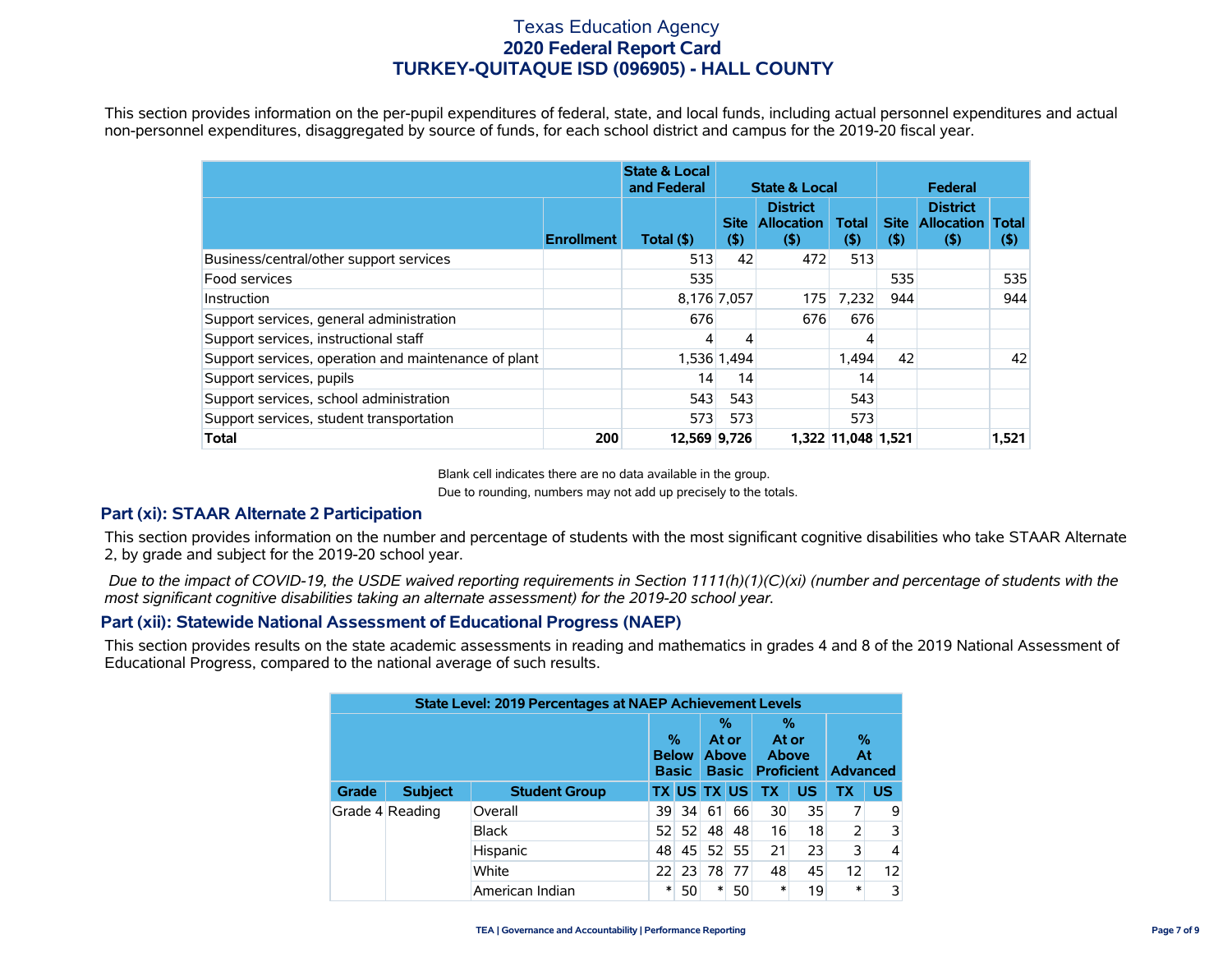|              | State Level: 2019 Percentages at NAEP Achievement Levels<br>%<br>% |                                   |                              |    |                              |       |              |                         |                       |                |  |
|--------------|--------------------------------------------------------------------|-----------------------------------|------------------------------|----|------------------------------|-------|--------------|-------------------------|-----------------------|----------------|--|
|              |                                                                    |                                   |                              |    |                              |       |              |                         |                       |                |  |
|              |                                                                    |                                   | $\%$                         |    |                              | At or |              | At or                   | ℅                     |                |  |
|              |                                                                    |                                   | <b>Below</b><br><b>Basic</b> |    | <b>Above</b><br><b>Basic</b> |       | <b>Above</b> | <b>Proficient</b>       | At<br><b>Advanced</b> |                |  |
| <b>Grade</b> | <b>Subject</b>                                                     | <b>Student Group</b>              |                              |    | <b>TX US TX US</b>           |       | <b>TX</b>    | <b>US</b>               | <b>TX</b>             | <b>US</b>      |  |
|              | Grade 4 Reading                                                    | Asian                             | 11                           | 18 | 89                           | 82    | 65           | 57                      | 25                    | 22             |  |
|              |                                                                    | Pacific Islander                  | $\ast$                       | 42 | $\ast$                       | 58    | $\ast$       | 25                      | $\ast$                | 4              |  |
|              |                                                                    | Two or More Races                 | 26                           | 28 | 74                           | 72    | 38           | 40                      | 6                     | 11             |  |
|              |                                                                    | Econ Disadv                       | 50                           | 47 | 50                           | 53    | 19           | 21                      | 3                     | 3              |  |
|              |                                                                    | <b>Students with Disabilities</b> | 79                           | 73 | 21                           | 27    | 8            | 10                      | 1                     | 2              |  |
|              |                                                                    | English Language Learners         | 61                           | 65 | 39                           | 35    | 12           | 10                      | 2                     | 1              |  |
|              | Mathematics Overall                                                |                                   | 16                           | 19 | 84                           | 81    | 44           | 41                      | 9                     | 9              |  |
|              |                                                                    | <b>Black</b>                      | 24                           | 35 | 76                           | 65    | 32           | 20                      | 3                     | $\overline{2}$ |  |
|              |                                                                    | Hispanic                          | 19                           | 27 | 81                           | 73    | 35           | 28                      | 4                     | 3              |  |
|              |                                                                    | White                             | 8                            | 11 | 92                           | 89    | 59           | 52                      | 16                    | 12             |  |
|              |                                                                    | American Indian                   | $\ast$                       | 33 | $\ast$                       | 67    | *            | 24                      | $\ast$                | 4              |  |
|              |                                                                    | Asian                             | 4                            | 7  | 96                           | 93    | 82           | 69                      | 45                    | 28             |  |
|              |                                                                    | Pacific Islander                  | $\ast$                       | 36 | $\ast$                       | 64    | $\ast$       | 28                      | $\ast$                | 6              |  |
|              |                                                                    | Two or More Races                 | 9                            | 16 | 91                           | 84    | 51           | 44                      | 9                     | 10             |  |
|              |                                                                    | Econ Disadv                       | 21                           | 29 | 79                           | 71    | 32           | 26                      | 3                     | 3              |  |
|              |                                                                    | <b>Students with Disabilities</b> | 55                           | 54 | 45                           | 46    | 13           | 14                      | 1                     | $\overline{2}$ |  |
|              |                                                                    | English Language Learners         | 24                           | 41 | 76                           | 59    | 29           | 16                      | $\overline{2}$        | 1              |  |
|              | Grade 8 Reading                                                    | Overall                           | 33                           | 27 | 67                           | 73    | 25           | 34                      | 2                     | 4              |  |
|              |                                                                    | <b>Black</b>                      | 53                           | 46 | 47                           | 54    | 41           | 15                      | n/a                   | 1              |  |
|              |                                                                    | Hispanic                          | 38                           | 37 | 62                           | 63    | 19           | 22                      | 1                     | $\overline{2}$ |  |
|              |                                                                    | White                             | 20                           | 18 | 80                           | 82    | 35           | 42                      | 3                     | 5              |  |
|              |                                                                    | American Indian                   | $\ast$                       | 41 | $\ast$                       | 59    | $\ast$       | 19                      | $\ast$                | $\mathbf{1}$   |  |
|              |                                                                    | Asian                             | 8                            | 13 | 92                           | 87    | 59           | 57                      | 11                    | 13             |  |
|              |                                                                    | Pacific Islander                  | $\ast$                       | 37 | $\ast$                       | 63    | $\ast$       | 25                      | $\ast$                | 2              |  |
|              |                                                                    | Two or More Races                 | 26                           | 24 | 74                           | 76    | 25           | 37                      | 1                     | 5              |  |
|              |                                                                    | Econ Disadv                       | 43                           | 40 | 57                           | 60    | 15           | 20                      | n/a                   | 1              |  |
|              |                                                                    | <b>Students with Disabilities</b> | 81                           | 68 | 19                           | 32    | 3            | 7                       | n/a                   | n/a            |  |
|              |                                                                    | English Language Learners         | 66                           | 72 | 34                           | 28    | 4            | $\overline{\mathbf{4}}$ | n/a                   | n/a            |  |
|              | Mathematics Overall                                                |                                   | 32                           | 31 | 68                           | 69    | 30           | 34                      | 7                     | 10             |  |
|              |                                                                    | <b>Black</b>                      | 48                           | 53 | 52                           | 47    | 16           | 14                      | $\overline{2}$        | 2              |  |
|              |                                                                    | Hispanic                          | 37                           | 43 | 63                           | 57    | 21           | 20                      | 3                     | 4              |  |
|              |                                                                    | White                             | 20                           | 20 | 80                           | 80    | 44           | 44                      | 13                    | 13             |  |
|              |                                                                    | American Indian                   | $\ast$                       | 49 | $\ast$                       | 51    | *            | 15                      | *                     | 3              |  |
|              |                                                                    | Asian                             | 10                           | 12 | 90                           | 88    | 71           | 64                      | 36                    | 33             |  |
|              |                                                                    | Pacific Islander                  | $\ast$                       | 45 | $\ast$                       | 55    | $\ast$       | 21                      | $\ast$                | 4              |  |